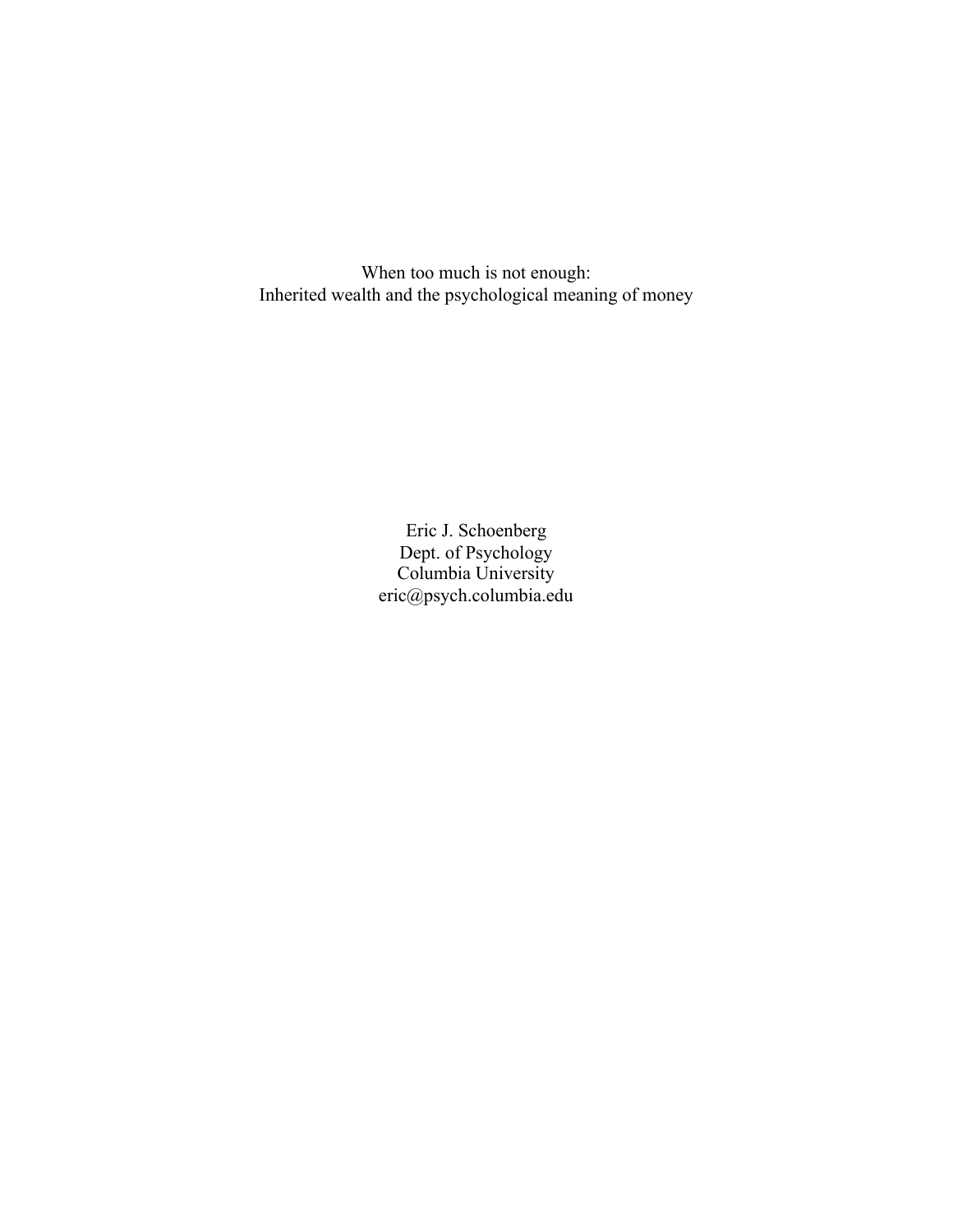"Wealth is not without its advantages, and the case to the contrary, although it has often been made, has never proved widely persuasive." --John Kenneth Galbraith

Can money buy happiness?

Numerous philosophers and thinkers through the ages have argued that it can't, and the general public appears to agree: when people are asked to rate factors they believe will lead to greater happiness, money appears rather low on the list (Furnham and Cheng 2000). Less scientifically, the quote "money can't buy happiness" returns seven times as many references from Google as the quote "money can buy happiness."

On the other hand, our everyday experience offers ample evidence that most people expend tremendous effort in the pursuit of money. Since economists generally assume that individuals rationally pursue their self-interest, they argue that the choices that people make accurately reflect their *true* preferences: that we should focus, in other words, more on what people do than on what they say. If people are constantly trying to make more money, it can only be because that is truly what they want.

These advocates of "revealed preference" call into question the validity of people's (and pendants') beliefs about what will bring happiness, or, alternatively, imply that if people *do* know what will make them happier, but do not act accordingly, then their behavior's underlying aim is something other than greater happiness. From a practical perspective, however, theories based on revealed preference are unsatisfying: while the pursuit of happiness may not be the only worthy goal in life, for most of us it is undeniably an important one. If having more money fails to increase our subjective sense of wellbeing, it is worth examining why so many people spend so much time pursuing money.

This essay will attempt to reconcile these contradictory perspectives by arguing that money can contribute to happiness, but not for the reasons that are commonly supposed. To motivate my analysis, I begin by asking a slightly different question: does inheriting large sums of money increase happiness? Why is this relevant? Consider the most fundamental precept underlying economic theory: individuals respond to incentives by trying to maximize benefits and minimize costs. If, as economists generally assume, money is the primary economic benefit and effort (or work) is the primary economic cost, then inheritance should be the happiest possible economic event (after all, even winning the lottery requires that you exert the effort to buy a ticket!), so that those blessed with large inherited fortunes should be among the happiest members of society.

But are they? Research data is sparse. Diener, Horwitz, and Emmons (1985) surveyed 49 members of the Forbes 400 and found them to be generally very happy, but the study's relevance is limited by its small sample size, low response rate, and failure to distinguish between those who made their own money and those who inherited it. Pittman (1985) presented clinical data from 50 wealthy families he had treated and concluded that although the incidence of serious pathology is no greater (or less) among the wealthy, "wealth is not good for children." This conclusion is supported by Gardner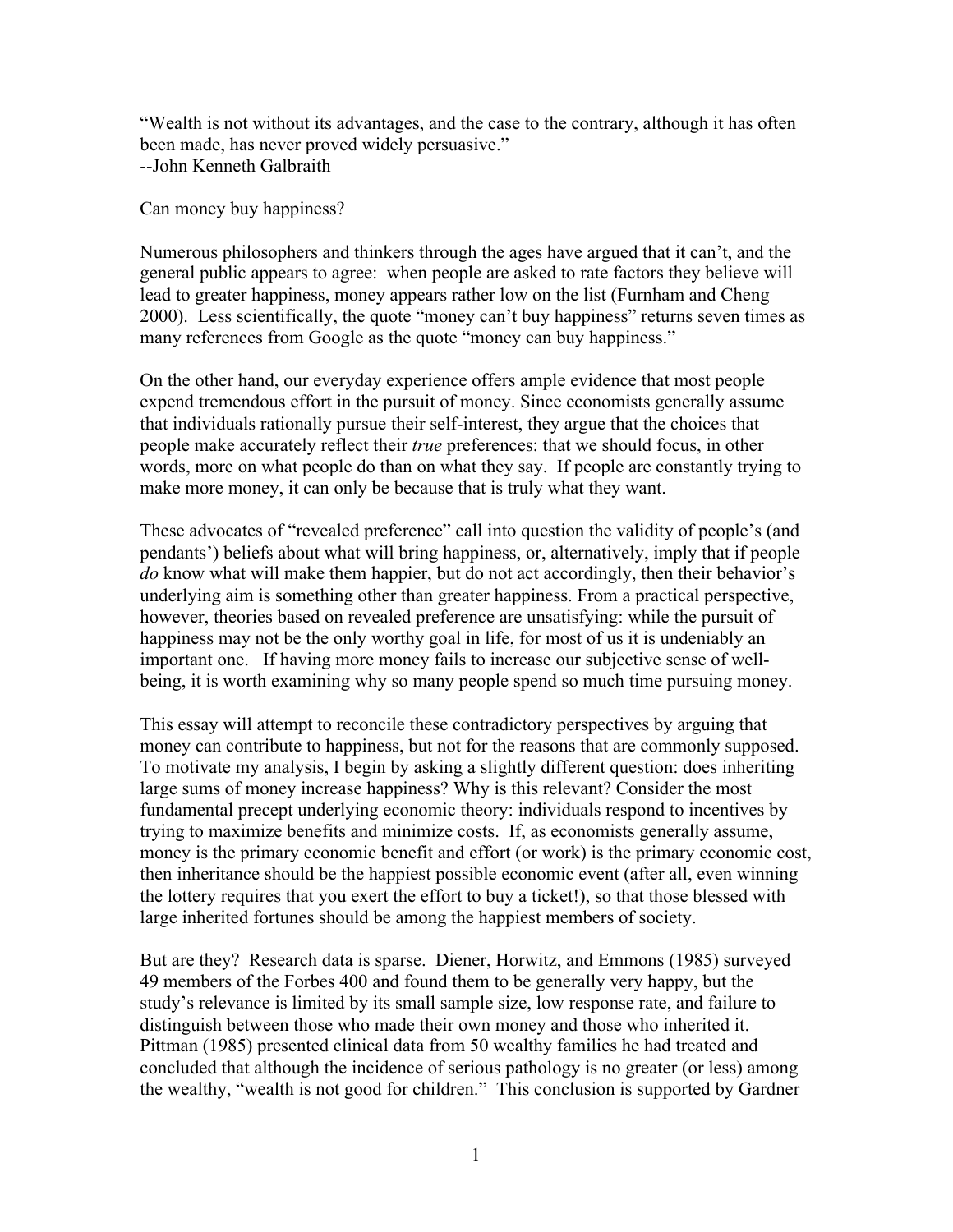and Oswald (2001), who found that small inheritances increased reported well-being, but larger ones did not. Finally, plenty of anecdotal evidence suggests that many inheritors are not happy with the experience. Consider, for example, the title of a book by a psychotherapist who is herself an inheritor: "Navigating the Dark Side of Wealth" (Willis 2003).

One possible explanation for the dark side of wealth is that the unhappiness of inheritors is not the result of the money itself, but rather of other issues associated with wealthy families. For example, parents who leave large bequests may be likelier to be more demanding, remote or unavailable than other parents (Bronfman 1987; Luthar 2003). Moreover, in order to inherit money, a close relative must die. Levav and McGraw (2005) conducted a study making this connection explicit and found that people reported associating both positive and negative emotions with money thus received.

While such non-financial considerations may explain part of the difficulty many inheritors have in "navigating the dark side of wealth," this essay will argue that the purely financial aspects of inheritance are also less conducive to happiness than standard economic theory would predict. I believe that understanding why this is so not only clarifies the connection between money and happiness but also helps to illuminate the deeper meaning of money in our society.

## Money as a means of consumption

What is money? To an economist, the answer is simple: money is a medium of exchange and a store of value. Money has no inherent value in and of itself; rather, its only value lies in its ability to be exchanged for other goods and services which do have inherent value. In other words, money is simply the means to the end of consumption. From this perspective, the failure of money to increase happiness is really the failure of consumption to increase happiness.

Economists have long assumed that more consumption is better than less: two apples are better than one apple and two yachts are better than one yacht. This assumption seems quite reasonable, but note that it clearly implies that consumption is evaluated on an absolute scale – if two yachts are better than one, then a person who goes from having three yachts to having two yachts should be happier than a person who goes from having no yachts to having one.

A considerable body of evidence, however, shows that people actually evaluate consumption on a *relative* rather than an absolute basis. That is, people evaluate satisfaction with an outcome by comparing it to some imagined alternative outcome, or reference point. While there is still relatively little research on how individuals select among various possible reference points, the status quo is clearly influential. Thus, the person who had three yachts and now only has two may be *less* happy than the person who had none but now has one.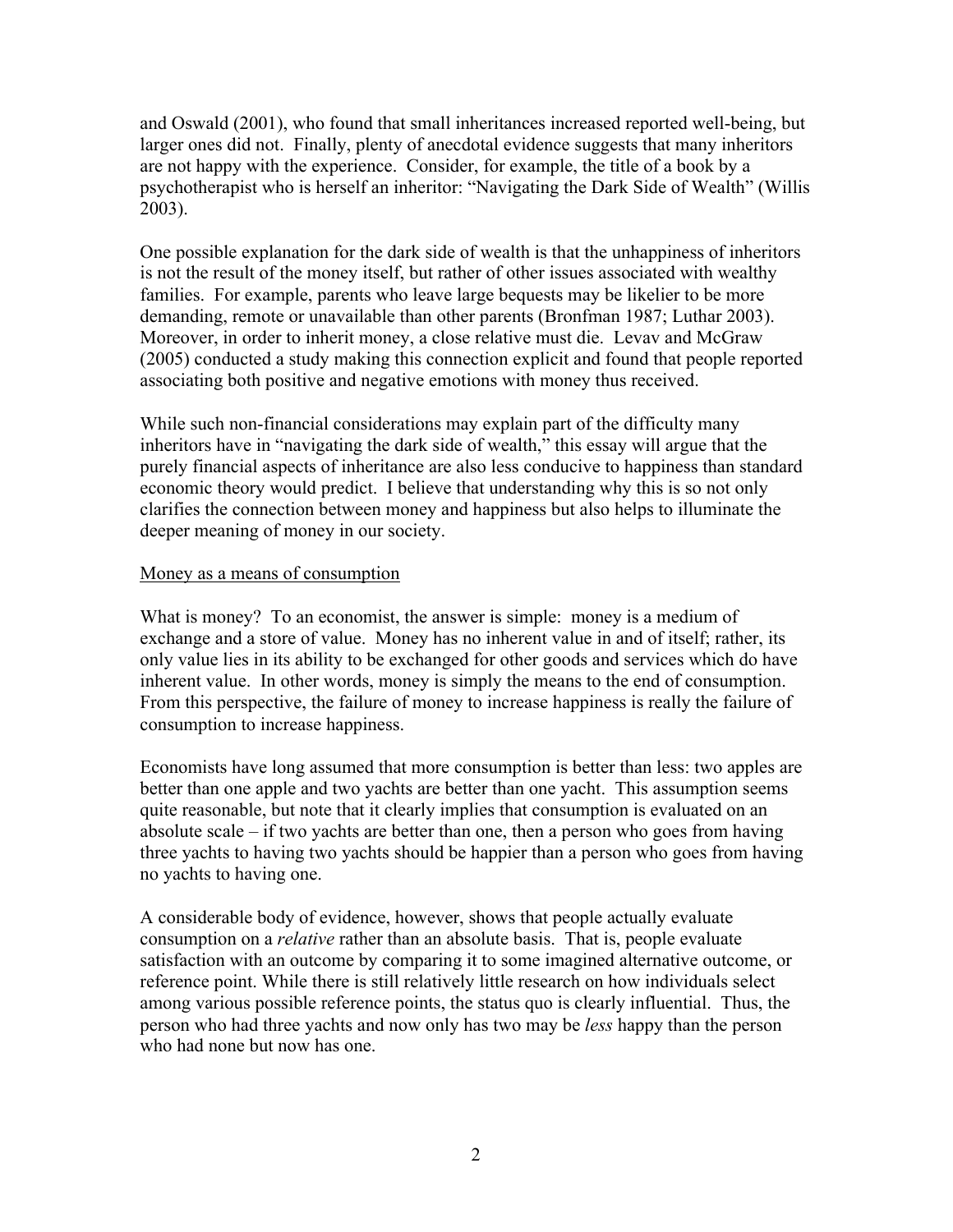Brickman and Campbell (1971) took this concept to its natural conclusion with their "hedonic treadmill" hypothesis, which proposes that improvements in our circumstances bring only temporary increases in happiness; over time we adapt our reference points to incorporate the improvements and eventually evaluate our circumstance in relationship to the new status quo. Their theory suggests that a person acquiring his first yacht experiences an unusual amount of happiness only until he becomes used to possessing it; thereafter, he is no happier than he was before he owned it.

Troubling though this theory may be for traditional notions of the benefits of material progress, researchers have found substantial evidence in its support. Diener and Biswas-Diener (2002) review results from numerous large-scale surveys conducted in a variety of countries across many years and find that, despite considerable economic growth, the studied populations consistently report barely any increase in their average level of happiness over time. Brickman, Coates and Janoff-Bulman (1978) found that although winning the lottery was a highly satisfying experience, past lottery winners' overall satisfaction with their lives was no higher than that of a control group of non-winners.

While we know little about how quickly people assimilate changes into their reference levels, and can reasonably assume that people adapt more quickly to some types of consumption than to others, the evidence seems compelling that adaptation to improved material circumstances is a principal reason why higher levels of consumption do not lead to greater happiness.

Though people appear to underestimate the extent of their own adaptations (Gilbert 2006), they also do seem to have an intuitive understanding that it occurs. If asked to choose between two income streams, they prefer an increasing one to an equal but decreasing one, even though the ability to earn interest means that the latter actually enables greater total consumption (Loewenstein and Sicherman 1991). Fortunately, this preference matches the typical state of affairs: labor income generally increases over time as workers accumulate experience and seniority, resulting in a steady diet of pleasure for the worker. Those who derive their income from inheritance, by contrast, are more likely to experience a static level of income over the course of their lives, robbing them of the ability to derive enjoyment from gradual increases in their material circumstances.

Still, one's own past is not the only possible reference point for evaluating consumption. Inheritors of large fortunes are typically envied because they have so much compared to the rest of society. Shouldn't this kind of comparison affect their happiness too?

### Money as a way of keeping up with the Joneses

The fact that the standard economic model assumes that consumption is evaluated on an absolute basis is somewhat surprising given an alternative tradition that goes as far back as economics' origin as a social science. In The Wealth of Nations (1776), Adam Smith noted the importance of social norms in determining economic preferences: "[for] the greater part of rich people, the chief enjoyment of riches consists in… possess[ing] those decisive marks of opulence which nobody can possess but themselves."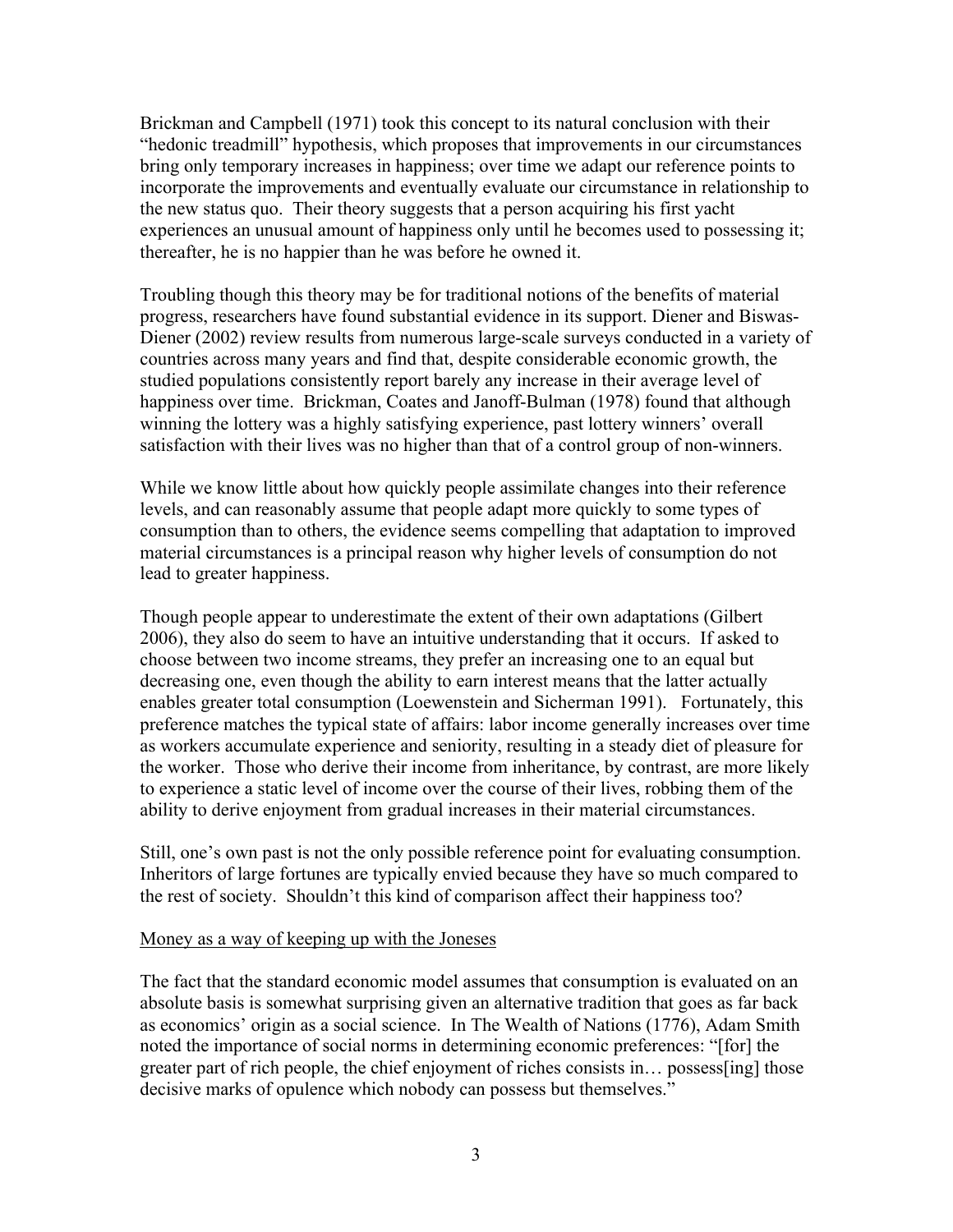John Stuart Mill (1907) likewise thought that "men do not desire to be rich, but to be richer than other men." Thorsten Veblen developed the idea further in The Theory of the Leisure Class (1899), which proposed that the "conspicuous consumption" of the wealthy was specifically intended to demonstrate their relative position in society. Other notable economic thinkers who have endorsed the idea that social comparison matters include Max Weber (1926), John Maynard Keynes (1928), James Duesenberry (1949), John Kenneth Galbraith (1958), and Robert Frank (1985).

That people compare their situations with others' and often view life as a competition is an observation so obvious that it hardly needs scientific evidence to support it. Less clear, however, is the extent to which these comparisons influence behavior. Would people really prefer to live in a world where they make \$50,000 but others make \$25,000 rather than one where they make \$100,000 and others make \$200,000?

Solnick and Hemenway (1998) asked 257 survey participants this exact question (making sure to emphasize that the purchasing power of money was the same in both worlds) and found that half of the participants did indeed prefer the former. That is, they preferred to make more than others even at the cost of having only half the absolute purchasing power.

Numerous studies using a variety of data sources provide evidence that those who assert a preference for higher relative incomes are correctly predicting what will make them happier (Easterlin 1974, Clark & Oswald 1996, Blanchflower & Oswald 2004, Luttmer 2005, Firebaugh & Tach 2005). Diener and Biswas-Diener (2002) summarize results from many such studies and conclude that within any particular group, those with higher incomes are slightly likelier to be happier. Since, as previously noted, increases in incomes from economic growth over time do not appear to raise the level of happiness in societies as a whole, their conclusion is that the wealthier people within a given society are happier not because they have greater absolute levels of wealth, but because they have greater relative levels.

Further evidence that people care about relative wealth comes from experiments using the "ultimatum game." In this game, two participants are given the chance to split some amount of money provided by the experimenter (e.g. \$10). The first participant, the proposer, offers some portion of the total sum to the second participant, the responder (e.g. \$4). If the responder accepts, he receives the amount the proposer offers (\$4) and the proposer receives the rest (\$6). If the responder does not accept, both participants receive nothing.

The standard economic assumption offers a simple prediction: since the responder has a choice between getting zero and getting whatever the proposer offers, he should accept any amount greater than zero. But dozens of experiments in which this game is actually played show a consistent pattern: responders reject offers of less than 20% about half the time (Camerer 2003). This pattern persists even when the experiments are performed in developing countries using amounts equal to the average monthly wage.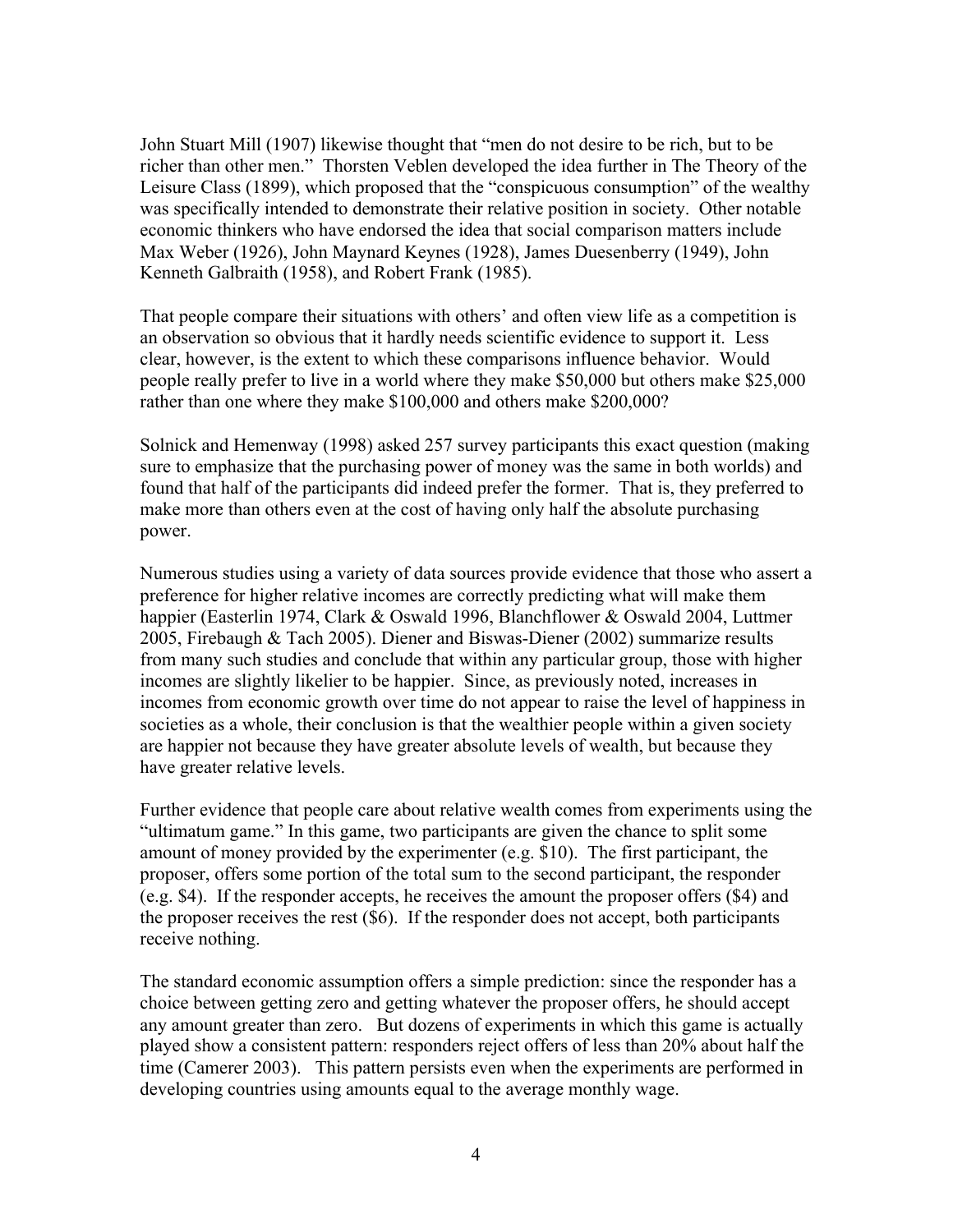This behavior, though inconsistent with the standard economic assumption of absolute preferences, fits perfectly well with a focus on relative outcomes: a responder refuses \$2 because she derives less satisfaction from the fact that this is greater than zero than the dissatisfaction she feels because it is so much less than the \$8 the proposer stands to gain. Such "inequality aversion" has been observed in numerous other studies (Fehr and Schmidt 1999).

Just as we know very little about how quickly and under what circumstances people adapt to past changes in consumption, we know relatively little about the process by which people decide with whom to compare themselves. Firebaugh & Tach (2005) found that people were happier when they made more money than others of a similar age, while Luttmer (2005) found that people were happier when they made more money than their geographic neighbors. Luttmer also found that this effect was stronger after controlling for other demographic characteristics such as a college education. In short, the evidence suggests that the more "like me" someone is, the more influential comparison with that person will be on my subjective happiness.

What does this mean for inheritors? If happiness is linked to consumption relative to society as a whole, we would logically predict that they would be very content with their privileged position in society. But if instead it results from comparison with people "like themselves," we can sense why inheritors may not be any happier than the average person. After all, the American dream is often conceptualized as the desire to live better than one's parents. But as the old adage "shirtsleeves to shirtsleeves in three generations" reminds us, inheritors are more likely to live *less* well than their parents as estate taxes, multiple heirs, and, frequently, financial mismanagement and overspending erode accumulated wealth.

Even if parents are not the key point of comparison, those who inherit wealth are likely to see as their peers other wealthy people: their relatives, schoolmates, and neighbors. In short, just as their static incomes, compared with the increasing incomes of wage earners, mean that inheritors may be less satisfied with their financial situation than average people, comparison with others is also of less benefit than it might first appear.

# Money and fairness

Nothing discussed thus far challenges the standard economic conception of money simply as a means to the end of consumption. Whether we evaluate consumption on an absolute or relative basis, more is better than less. But if money is solely a means to the consumption end, how can we explain the behavior of *proposers* in the ultimatum game? Under the standard economic assumption, the responder should accept any offer greater than zero, so the proposer should offer the smallest amount possible. Yet proposer offers usually average 30-40% with the most common offers 40-50% (Camerer 2003).

To be clear, it is not very puzzling that proposers don't make very low offers if they can predict human behavior better than economic theory does: given that responders reject low offers, which they often do, proposers rationally should not make them. What *is*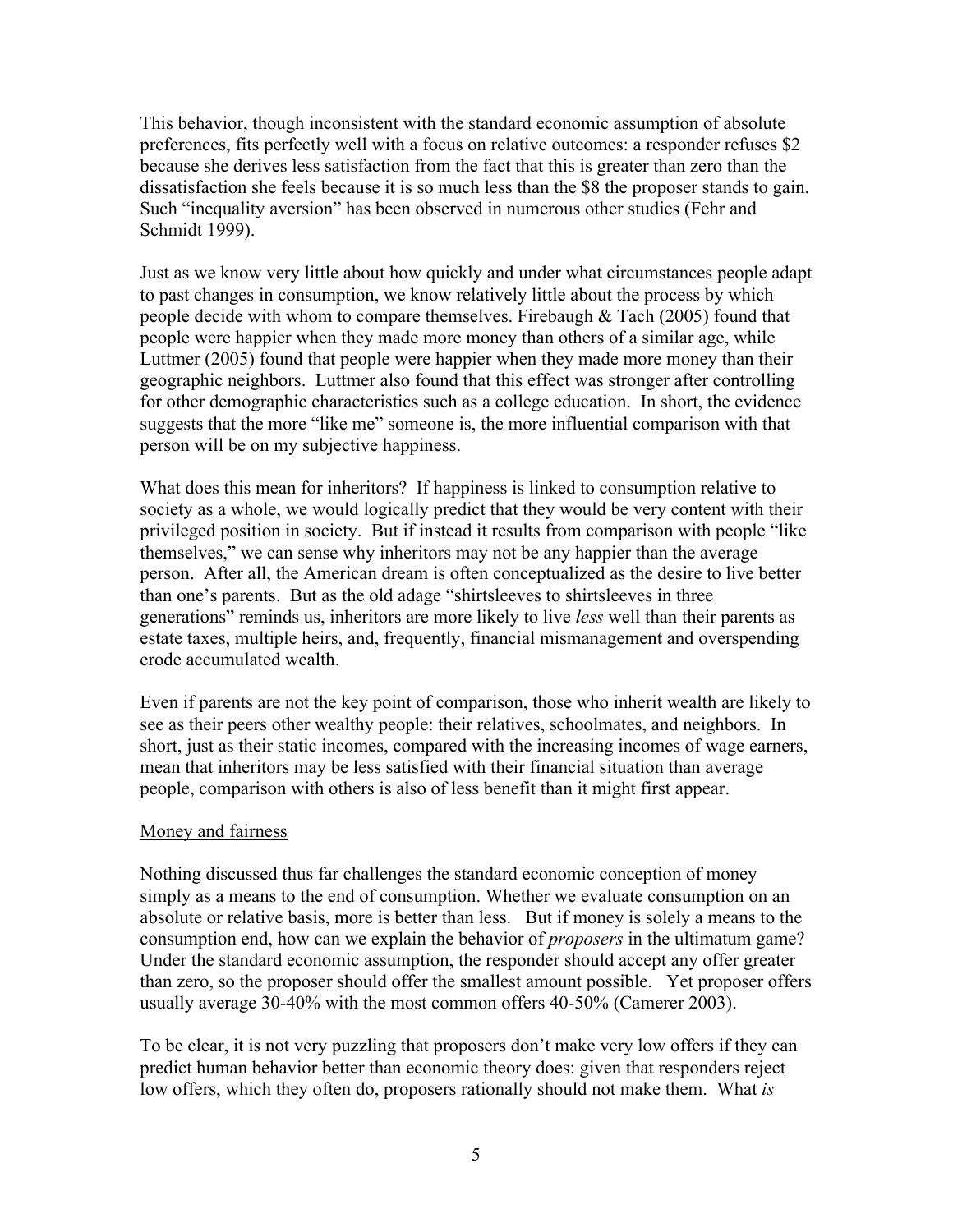puzzling is that proposers offer so much; offers of 40% are rarely rejected, and even offers of 30% stand a good chance of being accepted. Why, then, do the majority offer 40% or more? If responders refuse low offers because they don't like getting too much less than proposers, shouldn't proposers proffer low offers because they like getting much more?

One possibility is that proposers aren't sure whether a low offer will be accepted and thus offer high amounts in order to avoid the risk of rejection. But such strategic motivation cannot explain behavior observed in a simple variant of the ultimatum game known as the dictator game. Here, the responder *must* accept whatever the proposer offers, even if the "offer" is zero. Proposers in this game need not worry about low offers being turned down. Nevertheless, while dictator game offers are typically lower, they still average 20% and are rarely zero.

The most common explanation for this behavior is that proposers are influenced by a social norm of fairness, a hypothesis supported by an experiment by Hoffman and Spitzer (1985). Instead of assigning the roles of proposer and responder randomly, they assigned roles on the basis of how well subjects did on a trivia test, and found that this lowered average ultimatum game offers by 10% and dictator game offers by 20%. Their interpretation of this finding was that when proposers "earned" their role, they felt it was fair that they get a larger share of the total pie.

To be sure, self-interest unquestionably biases perceptions of fairness; Hoffman and Spitzer also found that the reduction in offers resulted in an increase in rejections by responders, presumably because they did not agree with the proposers' notion of fairness. Nevertheless, people are sufficiently sensitive to objective measures and social norms that they sometimes prefer to receive less rather than more. People feel *worse* when they receive more than someone else with whom they have a positive relationship (Loewenstein, Bazerman & Thompson 1989) and are willing to pay real money to punish someone else who they think has behaved unfairly or selfishly (Kahneman, Knetsch, and Thaler 1986; Fehr and Gächter 2002).

In short, people can be unhappy with unequal outcomes if they result from unfair processes even if they themselves benefit from the inequality*.* Equity theory (Adams 1963) proposes that people want outcomes to be commensurate with contributions, including their own, and are motivated to change either outcome or contribution when they are not. In several studies, Adams and colleagues showed that individuals who were "overpaid" for a task increased both the quantity and quality of their work.

Note how far we have moved from the notion that money is simply a proxy for consumption. The importance of fairness concerns, unexplainable within any traditional economic model, highlights the critical symbolic and psychological roles that money plays in our society.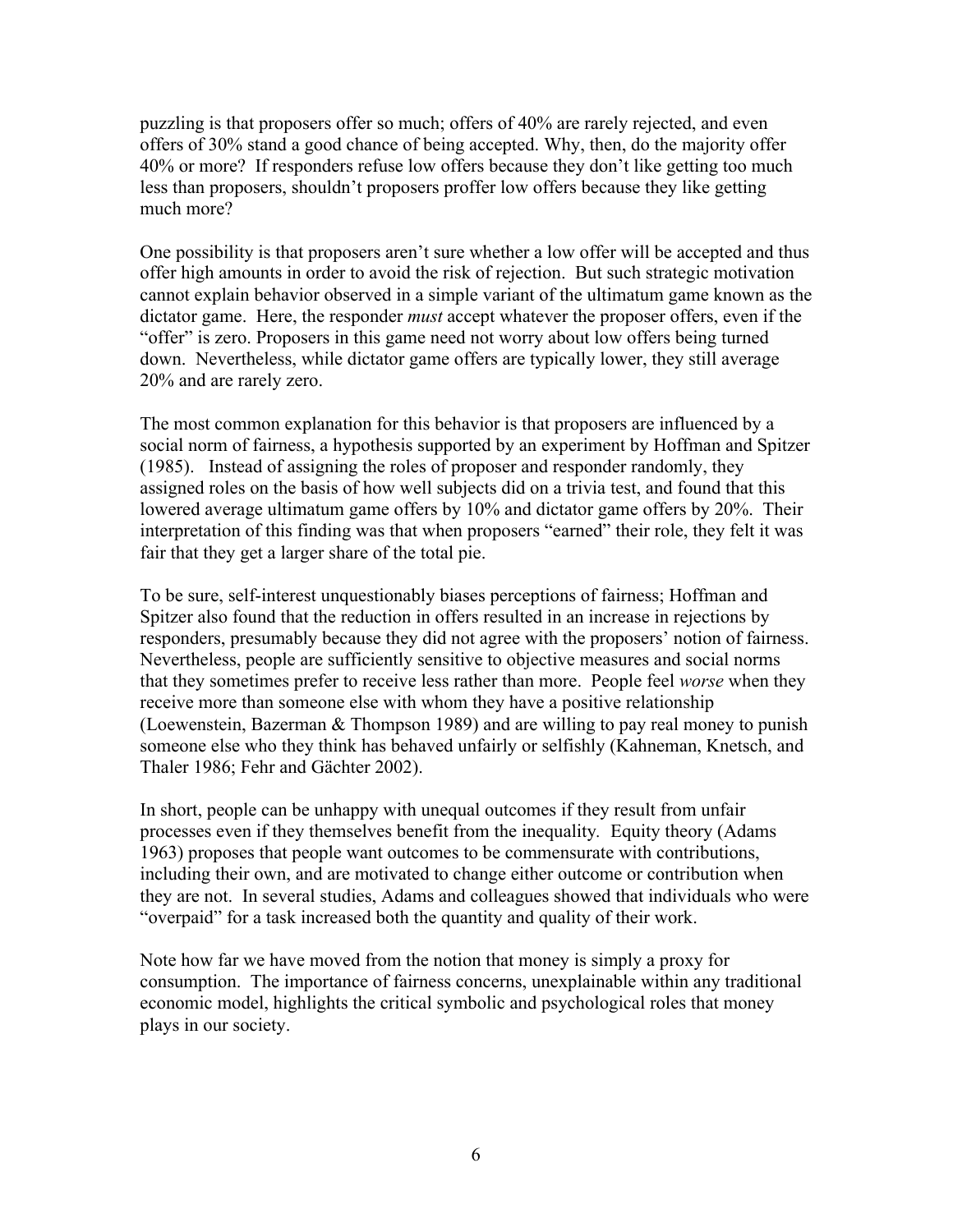### Money as a way of keeping score

Howard Hunt, then one of the richest men in the world, once observed that "money is just a way of keeping score." This observation is often invoked to explain why many extremely rich people work obsessively to accumulate more money even when they are unable to consume what they already have (in part because they spend so much time making more).

Thorsten Veblen argued that the extravagant and very public display of wasteful spending is the means by which accumulated wealth is converted into status. Max Weber, conversely, argued that the Protestant Ethic focused the competition for status on the accumulation of capital and not its expenditure. From my perspective, neither model quite gets at the heart of the matter, which is that the ultimate goal is neither expenditure nor accumulation but status itself.

According to the Random House Dictionary, status is "the position of an individual in relation to another or others." From a biological perspective, the key relationship defined by status is one's position in a dominance hierarchy, a common feature of social species. Higher status individuals in a variety of species have preferential access to food, sexual partners, and other resources that are in short supply (Cheney & Seyfarth 1990), and as a result enjoy a reproductive advantage (Silk 1987). Humans similarly give preferential treatment to high status individuals in a variety of games and market settings (Ball  $\&$ Eckel 1998; Ball, Eckel, Grossman & Zame 2001).

Money likewise provides preferential access to scarce resources; in fact, that is precisely its purpose. Thus it is hardly surprising that money and status are so closely associated. While there are non-monetary routes to high status, such as intellectual, athletic, and aesthetic achievement, there can be little doubt that the strongest single predictor of an American's social status is income.

But though money and status are closely associated, they are not the same. A central element of the traditional economic view of money as a means to consumption is that it is "fungible," or interchangeable. The \$100 you receive as a gift from your grandmother is the same as the \$100 you win in a craps game, which is the same as the \$100 you earn from your job.

From a psychological perspective, however, money is not fungible because people care about the process by which it was acquired. Thaler (1999) provides evidence that people assign money to different "mental accounts" depending on its origin and purpose. Zelizer (1994) reports that a study of Norwegian prostitutes found that they carefully budgeted welfare money and other legal income for rent and bills, but blithely squandered greater sums of money earned from prostitution on "going out." Zelizer quotes a Philadelphia gang member explaining why he would donate money he received from his mother to the church, but not money he got from robberies: "that is bad money". Similarly, numerous prominent universities have declined donations because of concerns over the funds' origin; they too believe that some money is too tainted to use even for admirable ends.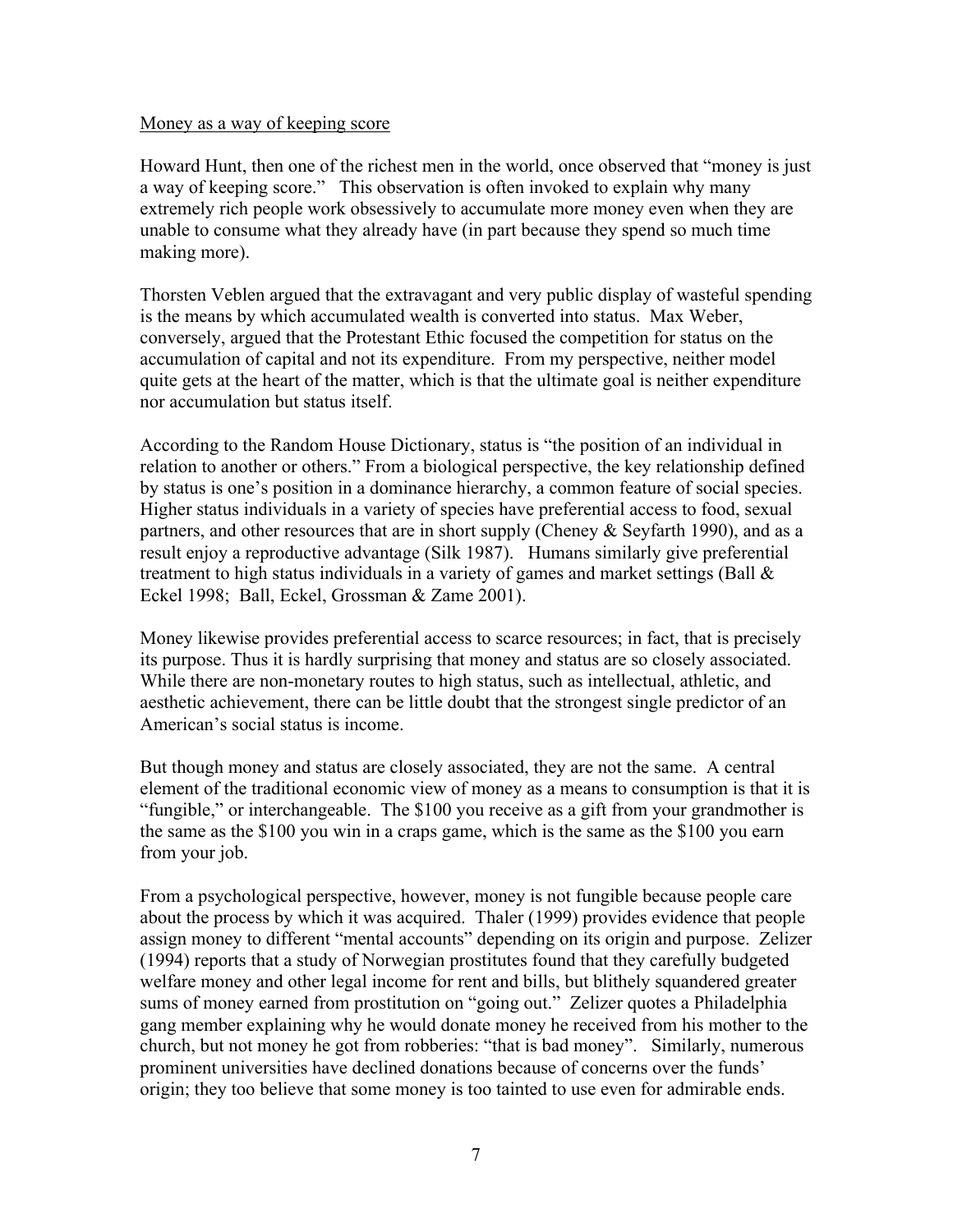Money that has been acquired in a manner that is subjectively viewed as unfair or immoral is thus symbolically tainted. I assert that a key consequence is that "bad" money fails to fulfill its usual symbolic role as a status marker. If money were solely valued for its ability to fund consumption, this would not matter. But if people also value money for its role in determining status, the human desire to have outcomes commensurate with contributions can actually invert traditional economic assumptions. In this case, people do not want to minimize effort, because effort is what justifies outcomes, and they do not necessarily want to maximize outcomes, because only justifiable outcomes generate the status that is the behavior's underlying goal.

Society thus views inherited wealth in two contradictory ways. On the one hand, the widely accepted belief that our market system fairly rewards those who contribute the most to society results in society accepting the inherent fairness of accumulated wealth, whether inherited or not. On the other hand, the belief that reward should be commensurate with effort makes society wary of the wealth that inheritors receive without any effort on their own part. Society accepts the legitimacy of the inheritor's wealth, but questions the status that normally accompanies that wealth.

Consider the current debate about the elimination of the estate tax in the U.S. Opponents of this tax have been able to generate considerable support for their position by focusing on the givers of the wealth, renaming the estate tax a "death tax" and arguing that it is unfair to penalize those who have accumulated large amounts of capital through their own productive efforts. Advocates of the tax, by contrast, have focused instead on the receivers of the wealth, arguing that it is unfair to disproportionately benefit people who have not themselves done anything to create this wealth. Both sides emphasize the importance of the fairness of the outcome, but focus attention on different people to measure the contributions that lead to that outcome.

I believe that this ambivalence lies at the heart of the difficulties inheritors often have in finding satisfaction in their inheritance. For the inheritor is hardly immune to the power of social norms; society's ambivalence becomes his own. He must either find a way to justify his wealth or take actions to rectify his unfair advantage.

# What is to be done?

In The Affluent Society (1958), John Kenneth Galbraith noted that "the ideas by which people interpret their existence, and guide their behavior, were the product of a world in which poverty had always been man's normal lot." In a world of poverty, money clearly represents a means to alleviate what Galbraith calls "the unedifying mortification of the flesh… hunger, sickness, and cold," and the evidence is clear that where these conditions continue to haunt human existence, more money, enabling more consumption, brings a greater sense of well-being.

But in a wealthy world, where more people die from overindulgence than from hunger and cold, the logic that equates more money with more consumption and thus greater happiness no longer seems to work. Rather than becoming more and more content as we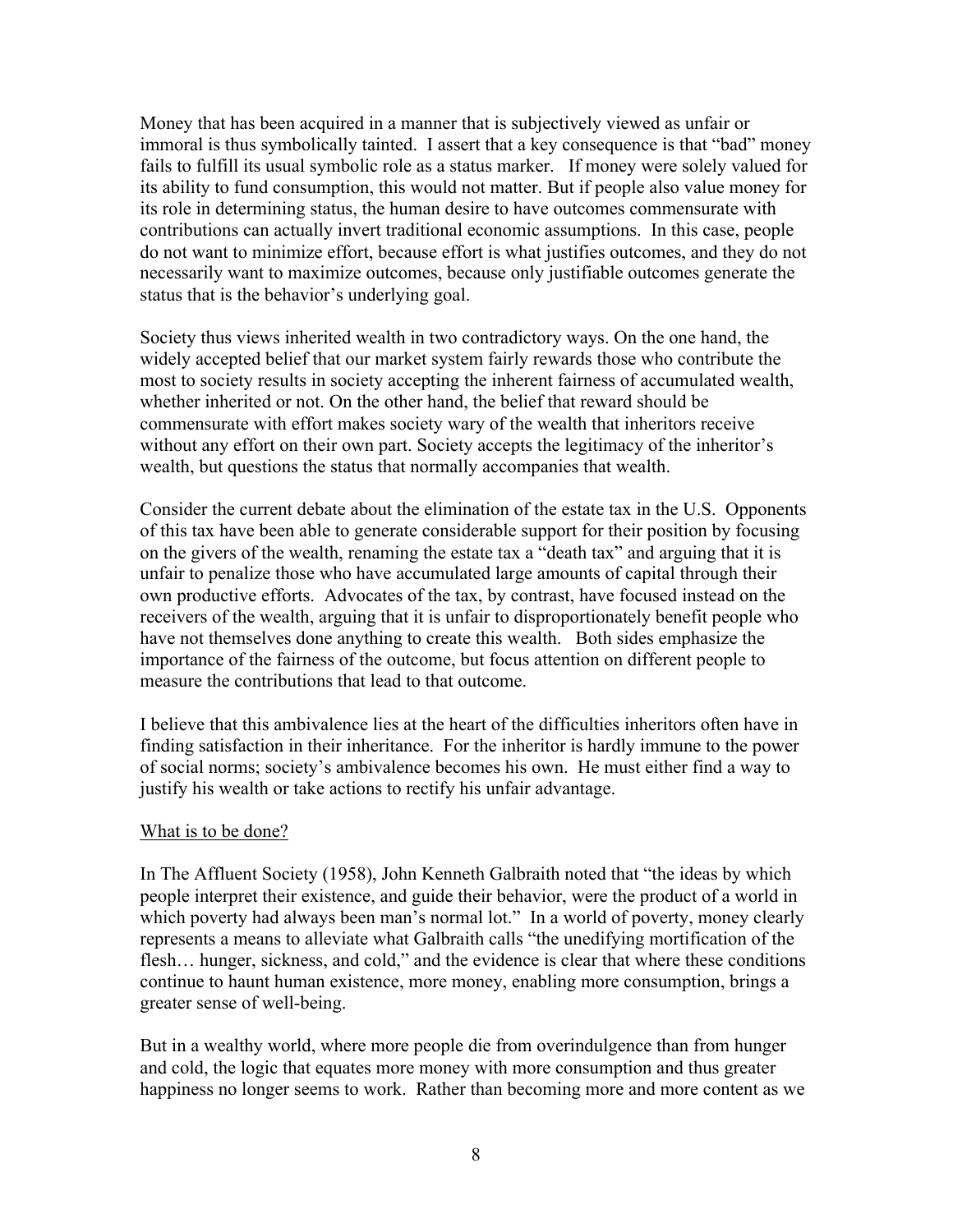can afford greater and greater luxuries, we instead find that today's luxury becomes tomorrow's necessity.

Still, since the rich of any given society are happier than the poor (Diener and Biswas-Diener 2002), from the perspective of any individual it is perfectly rational to pursue greater wealth in order to change one's relative position. The problem is that this strategy cannot work for everybody. Relative position is a zero-sum game; for every person who becomes happier by improving their lot, there must be someone who becomes less happy because someone has passed them by.

Moreover, I assert that the rich are happier not because they consume (or accumulate) more than others, but rather because consuming (or accumulating) more than others is one way to affirm or demonstrate their superior status. As Adam Smith (1759) observed, "it is chiefly from this regard to the sentiments of mankind that we pursue riches… The rich man glories in his riches, because he feels that they naturally draw upon him the attention of the world." Yet we do not seek this spotlight for its own sake, but rather because it reflects the audience's approval of our performance; without such approval, being the center of attention is awkward and unrewarding.

Admittedly, for the majority of people this distinction might not be particularly meaningful. Though adaptation may limit the satisfaction they derive from improved material circumstance, it is by no means irrational for them to expend great effort in the pursuit of greater wealth, both because increased consumption is at least temporarily a positive and because greater wealth offers the opportunity to improve one's relative position. Still, one critical lesson we can derive from a more informed view of the underlying dynamic is that increased consumption is best pursued at a measured pace, so as to regularly experience increases in consumption and never experience decreases. Fortunately, traditional employment structures facilitate this process.

The situation is different for inheritors. For them, a gradual increase in consumption over time requires a conscious effort to live *below* their means for a large part of their early lives. Given that their standard of living is initially formed by their parents' lifestyle, this may be a particularly difficult, if not impossible, task.

Equally difficult, if not more so, is the task of justifying their wealth to themselves and to others. Equity theory suggests two possible paths -- the inheritor can reduce his outcome or increase his contributions. At one extreme, some inheritors reduce their outcome by giving away their wealth entirely. At the other, some implicitly change the metrics defining contributions by adopting conservative ideologies justifying the fairness of the overall system (e.g. Social Darwinism during the Gilded Age). Though there is no definitive research on the topic, anecdotal observation suggests that the happiest inheritors have focused on increasing their individual contribution to society, whether via efforts to augment the family fortune, succeed in a different (i.e. non-business) area of endeavor, or contribute to society via philanthropy.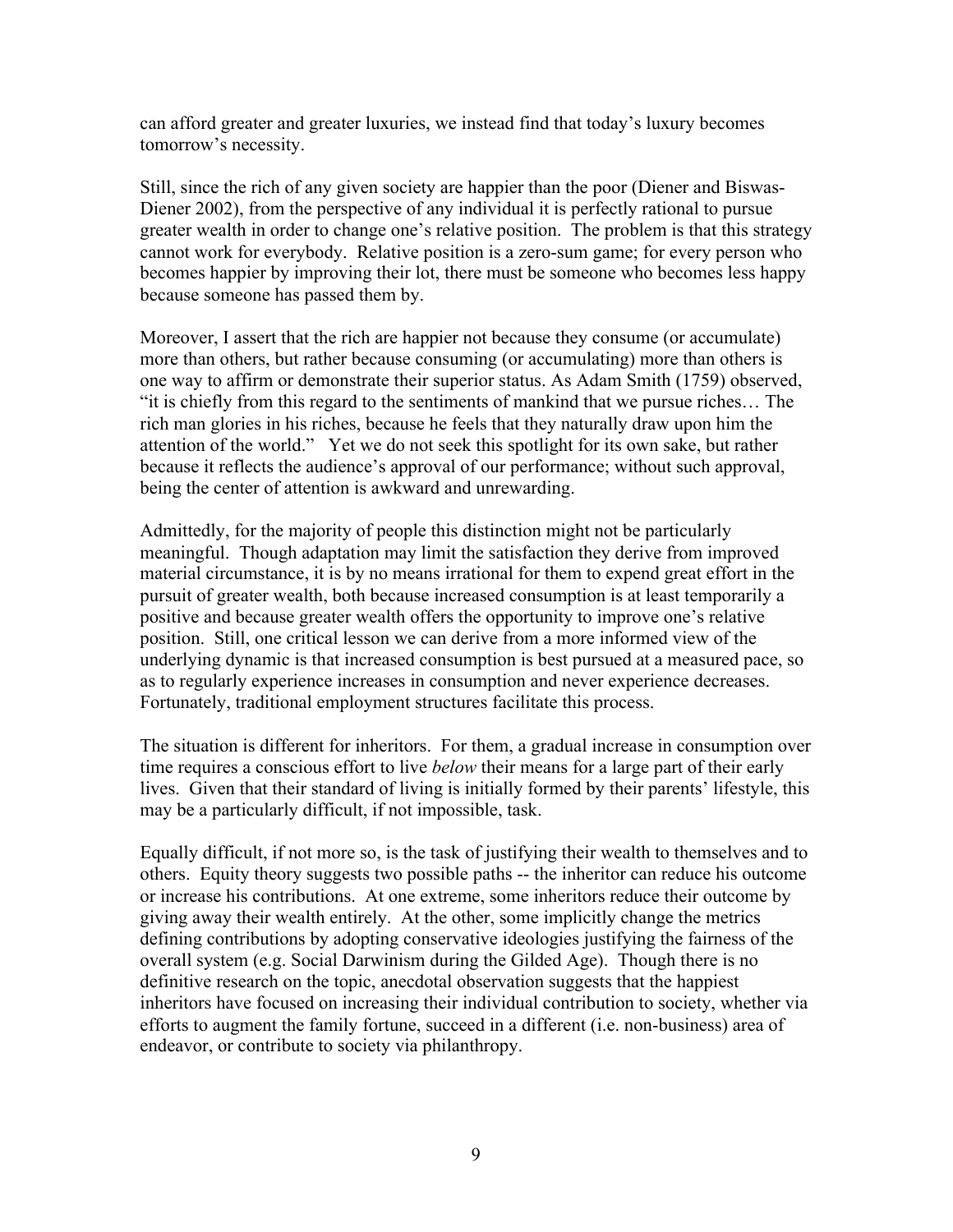The least happy inheritors, by contrast, are most often those who conform to standard economic theory by maximizing consumption while minimizing effort. Layard (2005) reports that for the average person, becoming unemployed has as large a negative impact on reported happiness as any other life event, including divorce. Critically, unemployment is painful not solely due to the loss of income, but because it "destroy[s] the self-respect and social relationships created by work." The inheritor who fails to pursue employment because of a mistaken belief that the value of work lies solely in the consumption that work enables likewise misses out on a critical source of self-respect and social relationships.

Equity theory implies one further ironic twist highlighting the difference between the traditional view of money and the view offered in this essay. For the creator of wealth, more money is better because of the presumed link between wealth and contribution. For the inheritor, however, more money is more problematic because the more money one inherits, the harder will be the task of justification. In the absence of mitigating factors, then, the more money one inherits, the less happy one might be.

This paradox ought to disturb wealthy individuals concerned about their offspring's longterm well-being. Bill Gates and Warren Buffet, the two richest men in the United States, have said that they do not intend to leave more than a small portion of their vast wealth to their children (they will give them, in Buffet's phrase, "enough to do anything, but not enough to do nothing"). This approach is not without its own problems since the children may already have developed a reference point for consumption based on their parents' lifestyles (though Buffet's famously middle-class existence may make his case an unusual exception). Yet this approach, if clearly and consistently communicated to the children so that they adapt their expectations early, may be a good one.

Of course, Gates' and Buffet's attitude remains uncommon, as evidenced by strong opposition among the wealthy to the estate tax. From this paper's perspective, if their goal is to improve the lives of their children, such opposition is misguided. Inherited money can buy creature comforts, but such joys are fleeting at best. Earned money, on the other hand, also buys the respect of others, which is a far more lasting source of satisfaction.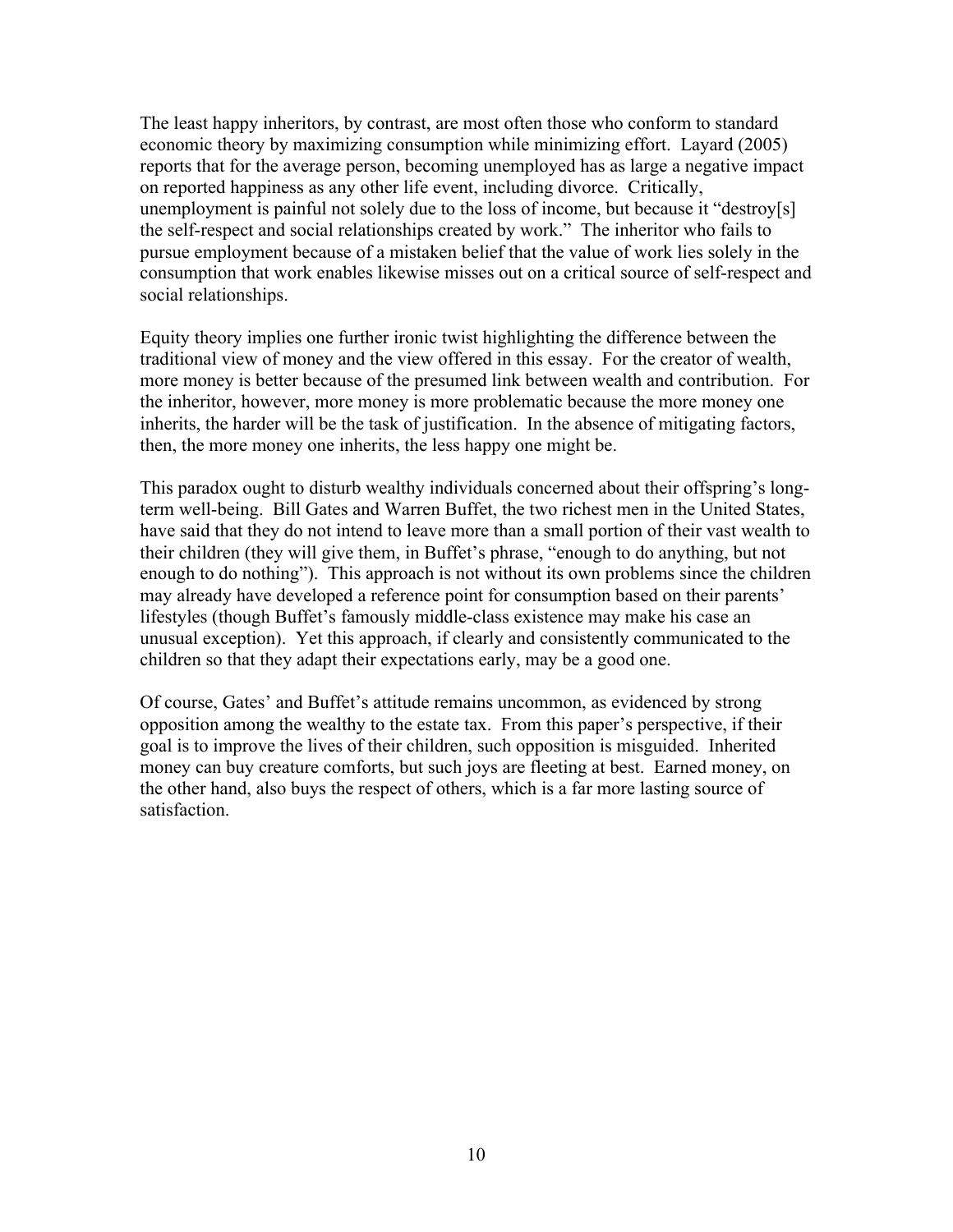#### References

- Adams, J.S. (1965). Inequity in Social Exchange. In L. Berkowitz (Ed.), *Advances in Experimental Social Psychology, 2*. New York: Academic Press.
- Ball, Sheryl and Catherine C. Eckel, (1998). The Economic Value of Status. Journal of Socio-Economics, 27 (4), 495-514.
- Ball, Sheryl, Catherine Eckel, Philip J. Grossman and William Zame, (2001). Status in Markets. Quarterly Journal of Economics, 116 (1), 161-88.
- Blanchflower & Oswald (2004), Well-being Over Time in Britain and the USA. Journal of Public Economics, 88, 1359-1386.
- Brickman, P. and D. T. Campbell (1971). Hedonic Relativism and Planning the Good Society. In M. H. Apley (ed), *Adaptation-level Theory: A Symposium*, New York: Academic Press.
- Brickman, P., D. Coates and R. Janoff-Bulman (1978). Lottery Winners and Accident Victims: Is Happiness Relative? Journal of Personality and Social Psychology 36, 917-927.
- Bronfman, Joanie (1987). The Experience of Inherited Wealth: A Social-Psychological Perspective. PhD Dissertation, Brandeis University.
- Camerer, Colin (2003). *Behavioral Game Theory: Experiments in Strategic Interaction*. Princeton: Princeton University Press.
- Cheney, Dorothy L. and Robert M Seyfarth (1990). *How Monkeys See the World*. Chicago: University of Chicago Press.
- Clark, Andrew E. and Andrew J. Oswald (1996). Satisfaction and Comparison Income. Journal of Public Economics 61, 359-381.
- Diener, Ed, Jeff Horwitz, and Robert A. Emmons (1985). Happiness of the very wealthy. Social Indicators Research, 16(3), 263-274.
- Diener, Ed, and R. Biswas-Diener (2002). Will money increase subjective well-being? A literature review and guide to needed research. Social Indicators Research, 57, 119-16.
- Duesenberry, James (1949). *Income, Savings, and the Theory of Consumer Behavior.* Cambridge: Harvard University Press.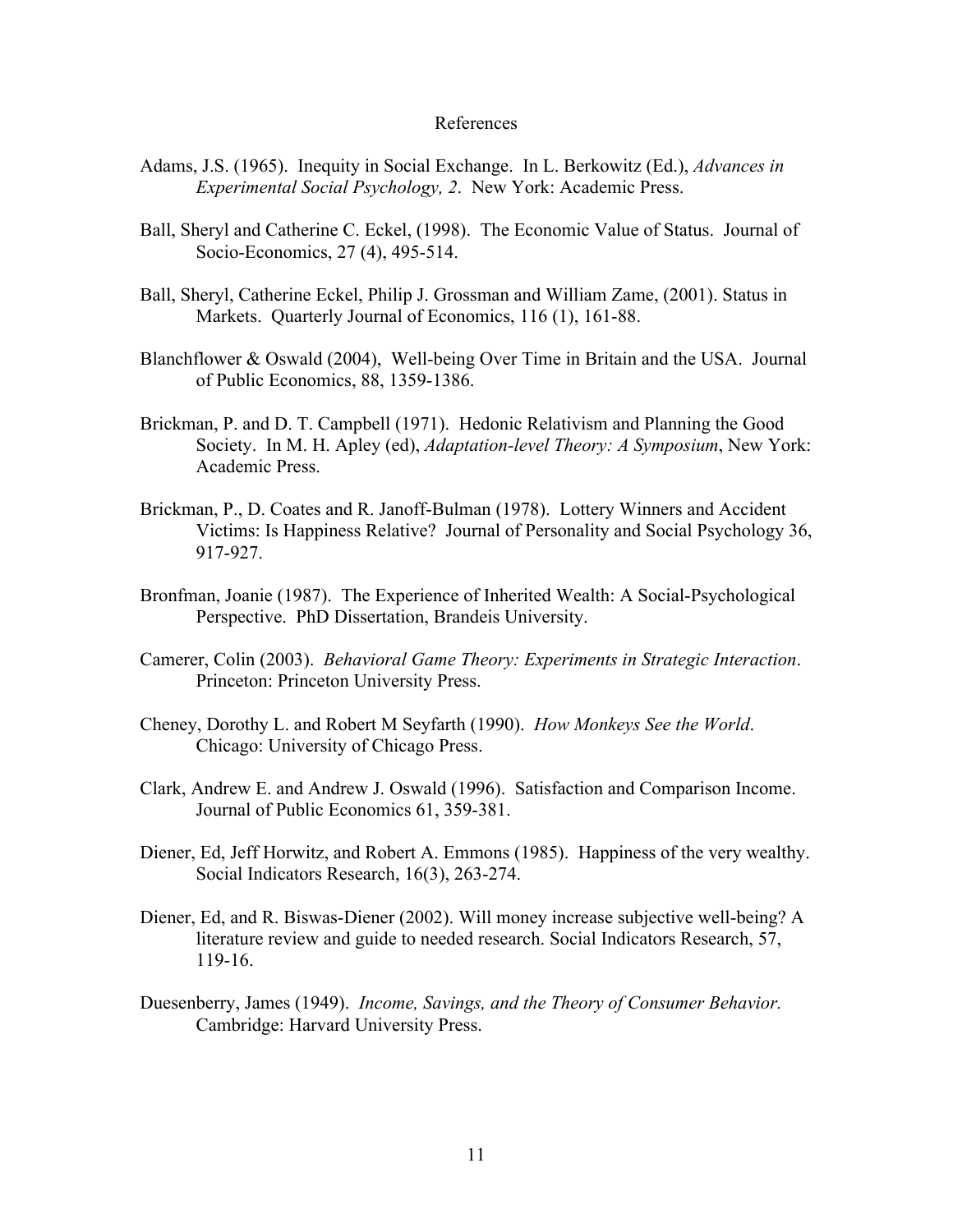- Easterlin, Richard A. (1974). Does Economic Growth Improve the Human Lot? Some Empirical Evidence, in P.A. David and M.W. Reder (eds.), Nations and Households in Economic Growth (Academic Press, New York), 89-125.
- Fehr, Ernst and Simon Gächter (2002). Altruistic Punishment in Humans. Nature, 415: 137-140.
- Fehr, Ernst and Klaus M. Schmidt (1999). A Theory of Fairness, Competition and Cooperation. Quarterly Journal of Economics, 114 (3), 817-868.
- Firebaugh, Glenn and Laura Tach (2005). Relative Income and Happiness: Are Americans on a Hedonic Treadmill? Working Paper, Pennsylvania State University.
- Frank, Robert H. (1985). *Choosing the Right Pond.* New York: Oxford University Press.
- Furnham, Adrian and Helen Cheng (2000). Lay Theories of Happiness. Journal of Happiness Studies (1), 227-246.
- Galbraith, John Kenneth (1958). *The Affluent Society*. New York: Houghton Mifflin.
- Gardner, Jonathan and Andrew Oswald (2001). Does Money Buy Happiness? A Longitudinal Study Using Data on Windfalls. Working Paper, University of Warwick.
- Gilbert, Daniel (2006). *Stumbling on Happiness*. New York: Knopf.
- Hoffman, E. and M.L. Spitzer (1985). Entitlements, Rights, and Fairness: An Experimental Examination of Subjects' Concepts of Distributive Justice. Journal of Legal Studies, 14, 259-297.
- Kahneman, Daniel, J.L. Knetsch, and Richard Thaler (1986). Fairness as a Constraint on Profit-Seeking: Entitlements in the Market. American Economic Review, 76, 728-741.
- Keynes, John Maynard (1928/1972). "Economic Possibilities for Our Grandchildren" in *Essays in Persuasion. In Volume 1X of the Collected Writing of John Maynard Keynes*. 1972 edition. MacMillan, St. Martin's Press.
- Layard, Richard (2005). *Happiness: Lessons from a New Science*. New York: The Penguin Press.
- Levav, Jonathan, and A. Peter McGraw. Emotional Accounting: Feelings About Money and Consumer Choice. Working Paper, Columbia University, 2005.